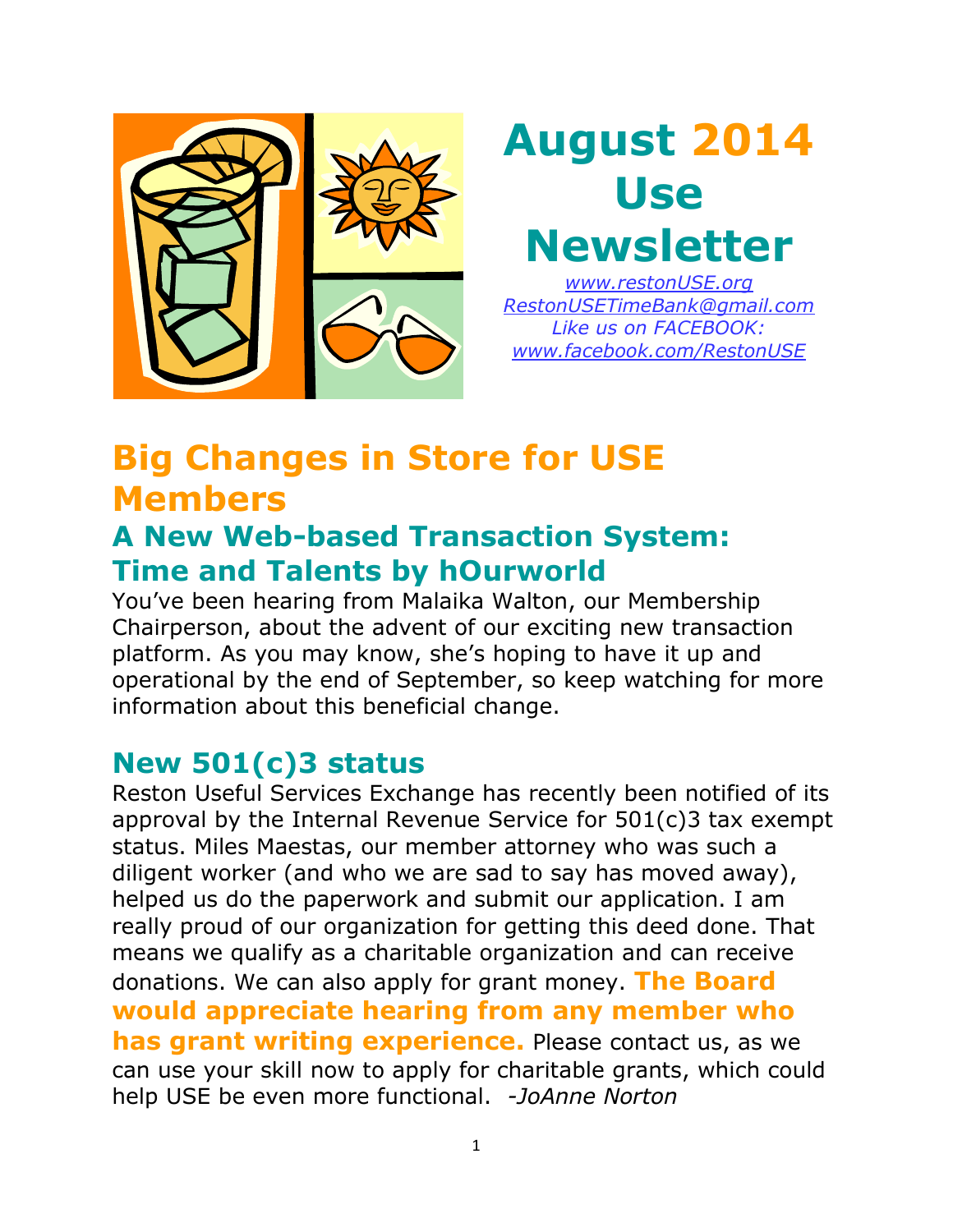*JoAnne did not give herself credit for her part in working toward this prized status for USE. Ellie Fusaro also worked on this valuable endeavor. -Ed.* 

## **USE September Potluck Picnic Reminder ― Say "YES, I'll be there, and yes, I can help"!!!**

Soon plans will begin taking shape for our USE picnic to be held on Saturday,

September 27th, starting at 4 p.m. This year we will be at the North Hills Picnic Pavilion, Center Harbor Road and North Village Road. There we will have available a large, under-cover pavilion with electricity, lights, water, three large brick barbecue grills, two portable restrooms, ample picnic tables, a tot lot and plenty of parking. We have learned a thing or two from the last two picnics, and this year we are ready for whatever the weather brings us, and we *WILL* party on!

You will be receiving an evite before too long providing the details and requesting that you bring a dish to share. We hope lots of USE members will turn out to create a super-sociable good time for all. Also, we will need volunteers to make our picnic a success, and you could soon be hearing from one of our USE "callers" requesting your help. There is always something each member can contribute. It could be something as simple as setting up tables or cleaning up afterward. So when you get that call, please ― say "YES"!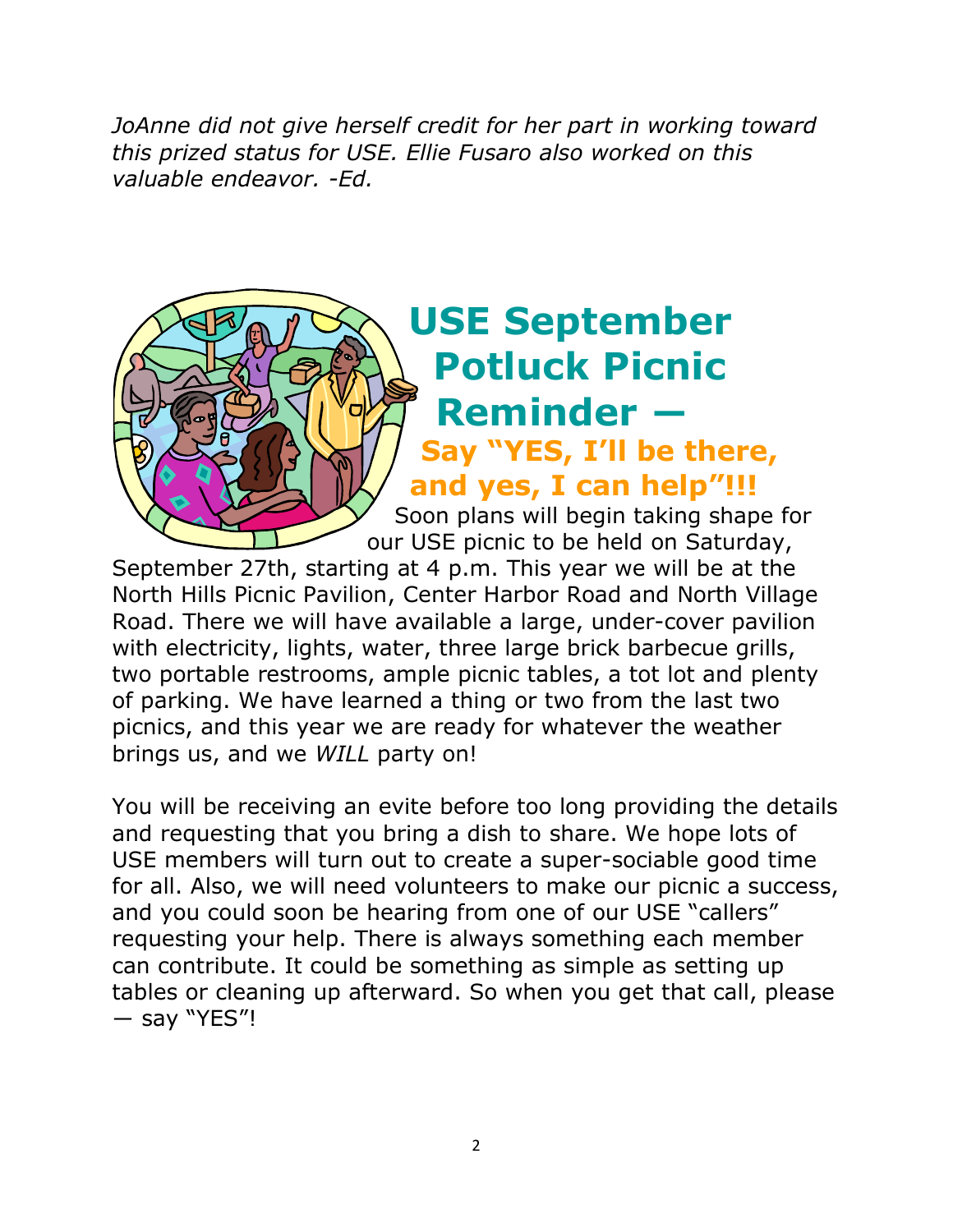#### **Alan Krishna's Bollywood Dinner and Movie Night a Success!**





**Photo above left: Alan and Kusum Krishnan.**

**Above: Mary Frances Kordick, David Niemi, Barbara Berlage, and Cheri Wubbels.**

**Left: Elizabeth Kerr, Ruth Dahne, Laura Gutnick, and Karen Mayberry.**

Alan and Kusum Krishnan

opened their home to 17 USE members, who were fortunate enough to enjoy an Indian themed evening with delicious food that Alan prepared himself. Alan's guests also enjoyed a highly entertaining, informative and beautifully filmed historical romance entitled *Jodhaa Akbar,* about a Mughal emperor and the Hindu princess who becomes his wife in 16th century India. The movie's timely message concerns religious tolerance, exemplified by an emperor who brought about peace and tolerance among his people. Those who attended Alan's gathering certainly experienced an interesting and delightful time.

The only request Alan made of his guests was to ask that they make a donation of \$5 to \$10 or so toward our USE Farmers Market stand, so that we could purchase our own, newer equipment. We made enough to purchase a new table and four chairs, which have been ordered and should be in use by publication of this newsletter.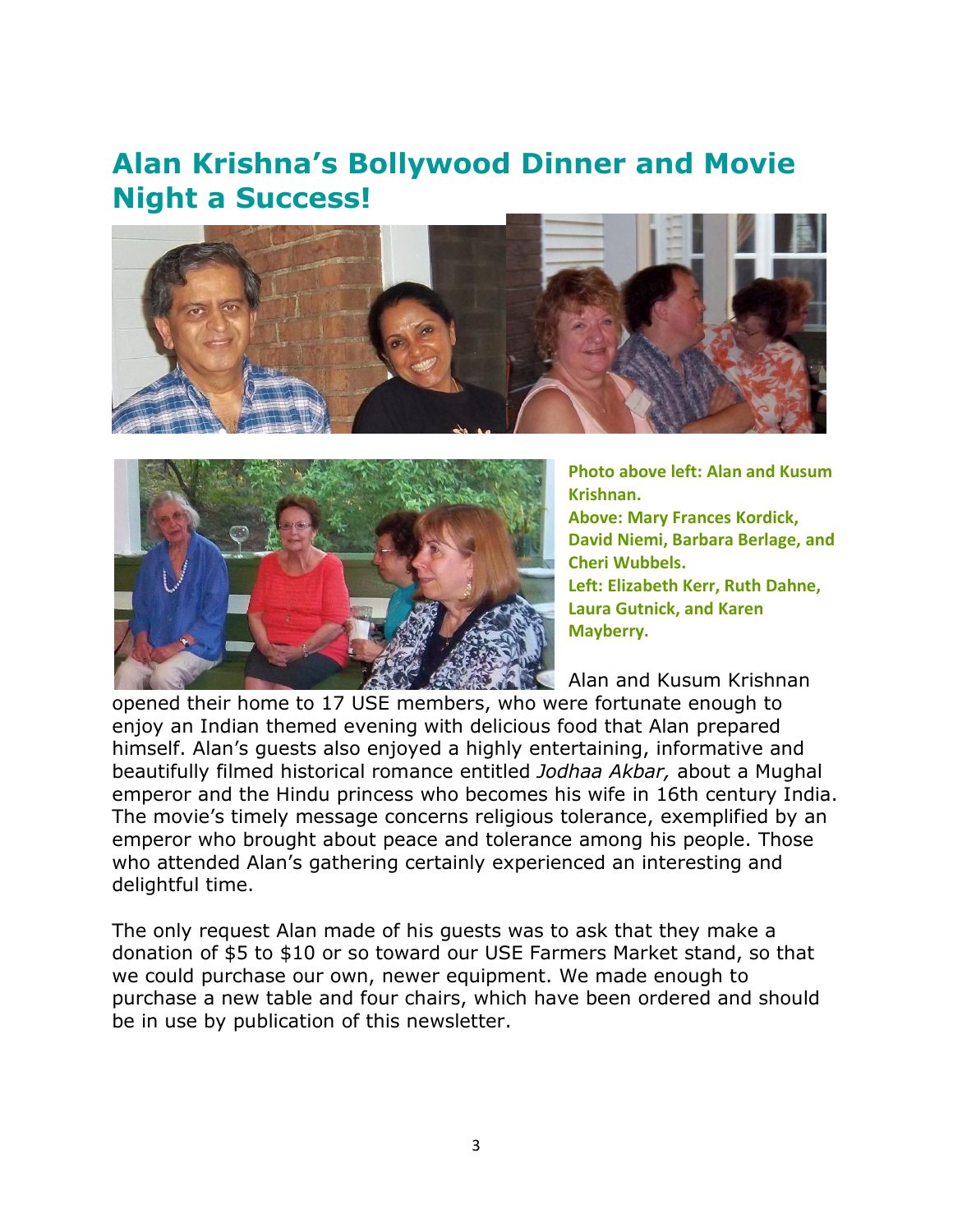Now with our new 501(c)3 status, we will be able to hold other fundraisers – similar to Alan's unique gathering – or something else that is totally new and different.

**Farmers Market – Volunteer Update PLEASE NOTE: This Saturday, August 30th,** we **STILL NEED SOMEONE** to set up our colorful umbrella and new table and chairs around 7 a.m. before the market starts and then to pack up at noon when the market ends.

**Ann Webster** has graciously offered to make calls for volunteers during the month of September. For October and the early part of November, we are still in need of a caller or two. Would YOU be able to do this job for USE?



We expect to be at the market until the very end, and we will still need volunteers take a shift of an hour or two to tell Reston and Herndon area residents about the benefits of USE membership. Maybe we will see YOU there on one of those Saturdays this fall!

When you volunteer for these market assignments, you gain the chance to meet other USE members as well as other members of your community. Reach out! You'll find you will enjoy it!

Over the summer, we have had the help of about 50 USE members – an impressive show of interest and commitment! And the following members have generously volunteered since the last newsletter went out in early July: **Laura Gutnick, Carol Berman, Pat Williams, Mercy Njoku, Saima Hedrick,** 



**Meredith Compton, Sidney and Dale Johnson, Margaret Parsley, David Bausman, Susan Idziak, Mary Frances Kordick, Joyce Dadant, Susan Molham, Rob Whitfield, Todd Boetticher, Bonnie Whyte, Sarah Teagle, Lesa Schmidt, Kira Schmidt, Cherie De Souza, Sally Carter, Cenie Edelman,**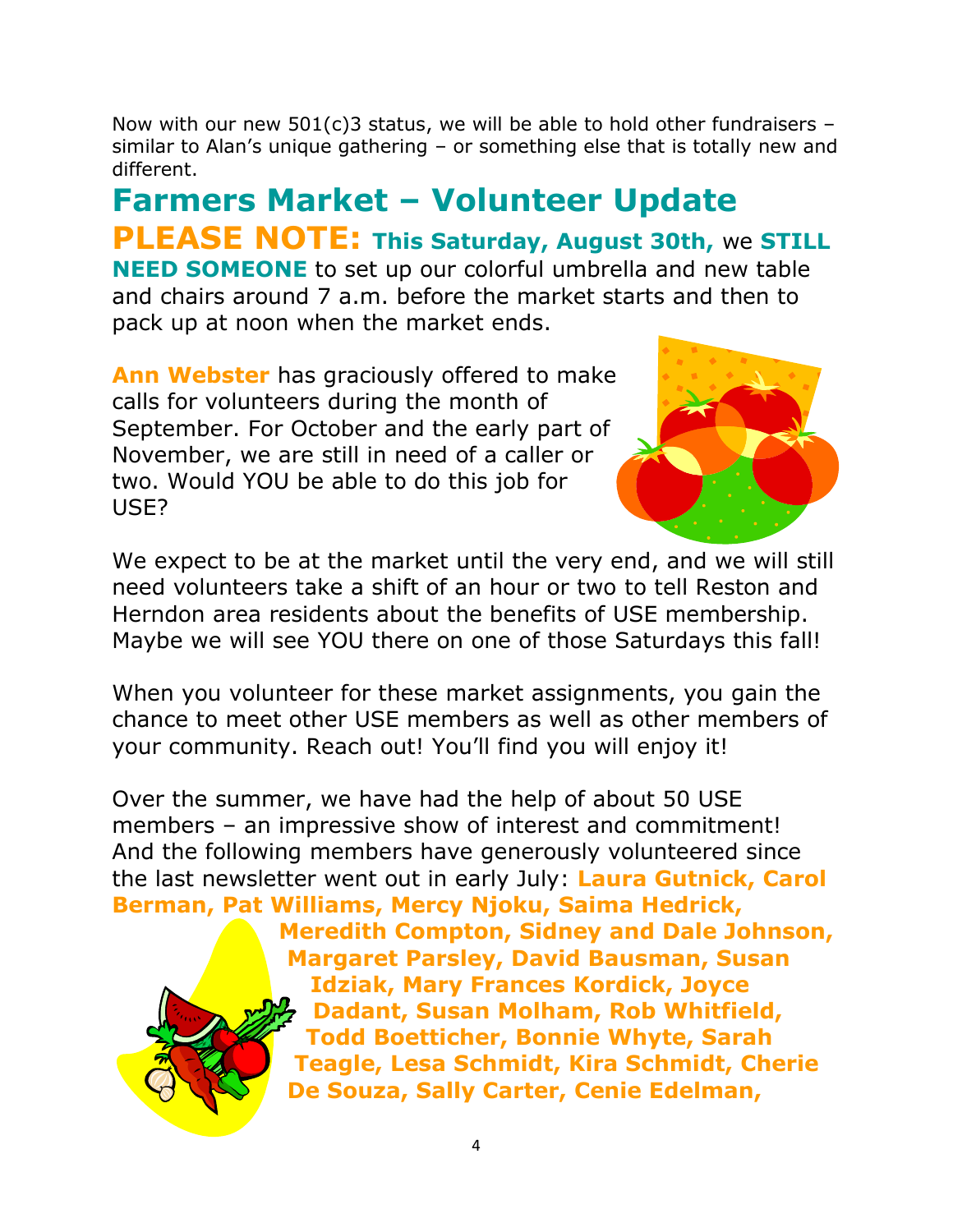**Nancy Davis, Sumalee Cholvijan, Kathy Deligianis, Sandra Clark, Alice Markham, Ellen Greenwood, Andrew Horan, Joanna Lewis, and Rodney d'Souza.**

As always, **Barbara Berlage** has faithfully called around to find volunteers for each weekend. She has done a yeoman's job and will turn her job over to Ann Webster for the month of September.

**Thanks one and all!** We can boast of *well over* a dozen new members because to their efforts.

#### **USE Board for 2014-2015:**

President – **Cheri Wubbels** Vice President – **Kathy Bush** Treasurer – **JoAnne Norton** Secretary – **OPEN** Membership – **Malaika Walton** Community Outreach – **Saima Hedrick** Marketing & Communications Chair – **Lorelei Cheung** At-Large – **Ellie Fusaro Tim Finefrock Alan Krishnan**

#### **Highlighting Recent Transactions:**

- **Mike Hedrick** installed new towel racks in our home. *-Ann Webster*
- **Mike Hedrick** helped a Herndon elder and new USE member with electrical and handyman tasks at her home. She stopped at our market table to rave about his quick and efficient help. The best change was sealing a new skylight that leaked frigid air all winter. Now she has adjusted her thermostat a degree or two for energy savings.

Way to go, Mike!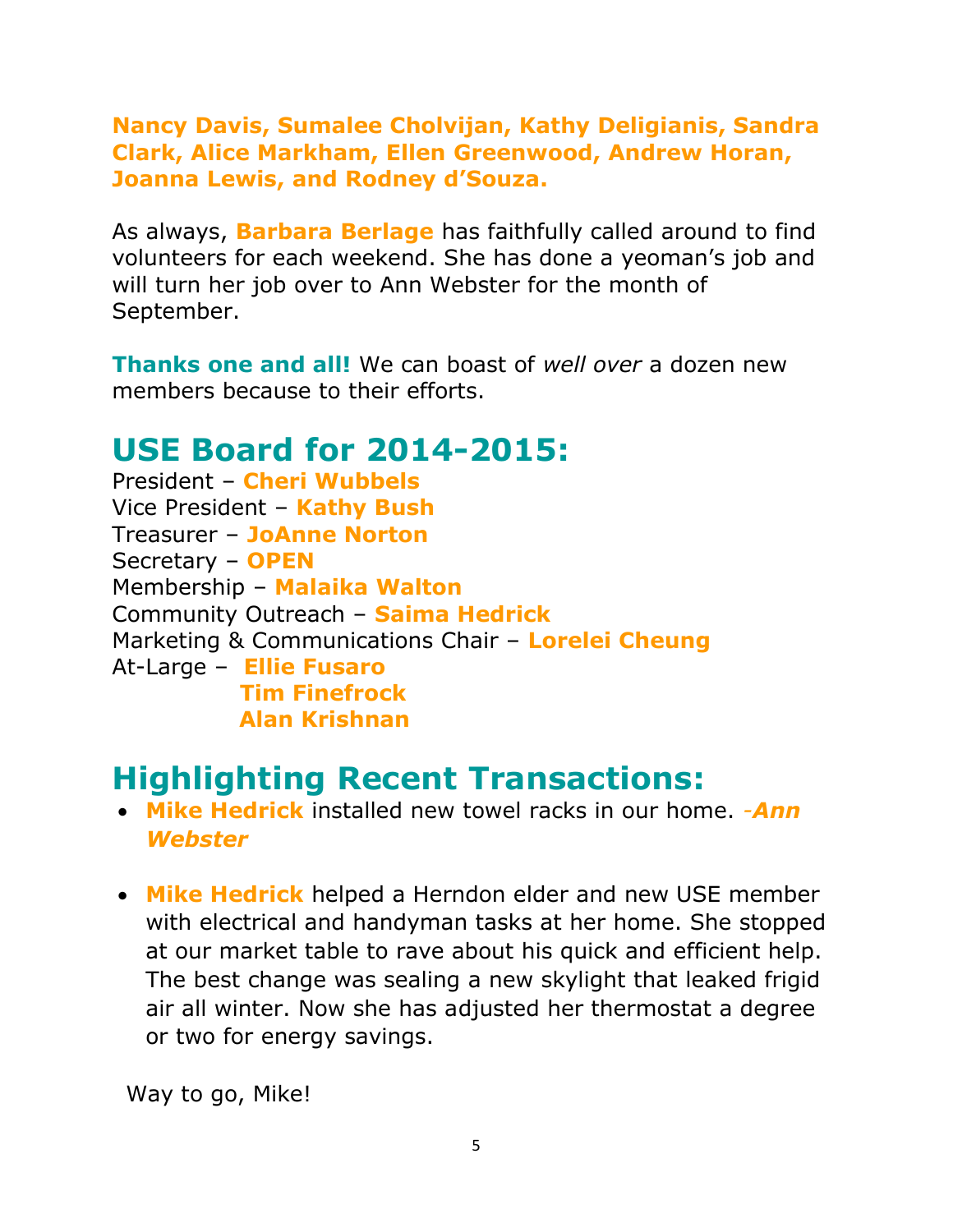### **Welcome to Our Newest Members and Thanks for Sharing Your Skills!**

- **Sarah Teagle** Child care; cooking prep; gardening planting; lend/share – appliances; organizational skills; pet care; plant sitting; visits to shut-ins.
- **Henry Teagle** Child care; pet care dog walking/check-in for cats; plant sitting/care.
- **Todd Boetticher** Computer and web skills.
- **Theresa Robinson** Not yet identified but coming.
- **Bob Anderson** Pet care; plant sitting; help for shut-ins.
- **S. F. Powell** Pet care, help for shut-ins.
- **Penny Halpern** Cooking advice/prep; household chores; organizational skills; quilting; word processing.
- **Rodney d'Souza** Bicycle repair; computer assistance; pet care; telephoning; tutoring high school subjects.
- **Deborah Colby** Computer assistance; cooking advice/prep; lend/share; organizational skills; plant sitting; rides; support to shut-ins; tax assistance; tutoring.
- **Norbert Pink** Automobile advice; bicycle repair minor; carpentry; computer assistance; electrical repairs - minor; gardening; handyman repairs - small jobs; painting; plumbing advice.
- **Kishma Tummala** Child care; computer assistance; language instruction; translation; lend/share; plant sitting/care; rides; tutoring.